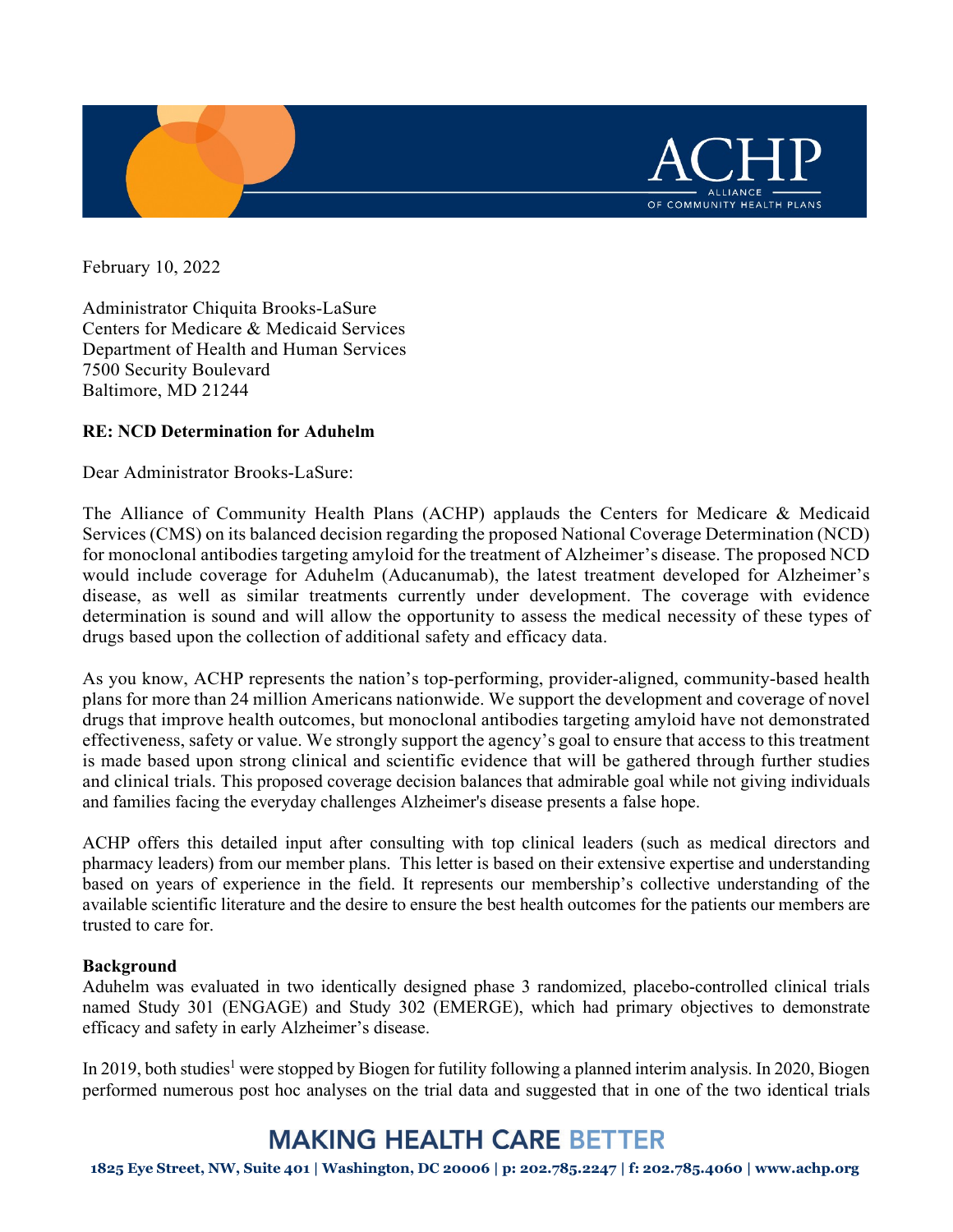there was a small statistical difference in the rate of cognitive decline as measured by one of the clinical scales used in the trials in the highest dosage arm. Importantly, this difference was not identified in the highest dosage arm of the other identical trial. Additionally, there were no differences in the rate of cognitive decline identified in the lower dosage arms of either trial.

Many scientists and biostatisticians have observed that such a finding during post hoc analysis should be hypothesis-generating and requires confirmation in prospectively designed clinical trials. This is of particular importance since one trial had a positive finding and the other did not. It is not an appropriate assumption to label one of the trials as "true" and the other as "false."

The FDA Advisory Committee charged with reviewing the clinical trial data for Aduhelm all voted against approval due to lack of sufficient evidence of effectiveness on patients. Despite the Advisory Committee's strenuous objections, the FDA ultimately approved<sup>2</sup> Aduhelm under the Accelerated Approval pathway. The agency's decision was based on a reduction in beta-amyloid plaques in the brain. The FDA cited beta-amyloid plaques as a surrogate endpoint, a reduction of which "is reasonably likely to result in clinical benefit."

Since its approval, numerous major health plans – including ACHP member Point32Health – announced they will not cover the drug outside of any national requirement to do so given concerns about the effectiveness and safety of the drug. They are joining a list of major health systems and insurers such as the Cleveland Clinic, Mount Sinai and the Department of Veterans Affairs who are rightfully questioning whether prescribing this treatment is in the best interest of patients.

## **Lack of Efficacy & Significant Safety Concerns**

While Aduhelm has not definitively demonstrated benefit in clinical trials, a significant number of participants in both studies suffered from numerous concerning adverse effects. About 41% of patients in the Phase 3 trials suffered from amyloid related imaging abnormalities (ARIA) including brain swelling (ARIA-E) and small bleeds or microhemorrhages of the brain (ARIA-H). Indeed, one patient treated with Aduhelm in the Phase 1b trial died of an intracranial hemorrhage believed to be related to study treatment.

Of note, the phase 3 clinical trials excluded patients who were on anticoagulant drugs (blood thinners) due to the known risk of ARIA-H (brain bleeds) with Aduhelm. The current FDA label does not list concurrent use of blood thinners as a contraindication, precaution or warning.

There are grave concerns that patients may receive Aduhelm and anticoagulants together with disastrous outcomes, including death from bleeding into the brain. ACHP is encouraged that the Centers for Medicare and Medicaid Services made safety and efficacy a priority in the proposed NCD.

#### **The Concern with Beta-Amyloid Plaques as a Surrogate Endpoint**

The full role of beta-amyloid plaques in the pathophysiology of Alzheimer's Disease is not completely understood. While presence of amyloid plaques in patients with cognitive impairment are a hallmark of Alzheimer's disease, their causative role in development of the disease and whether they are an effective therapeutic target remains in doubt.

Additional Resources:

<sup>&</sup>lt;sup>1</sup>Alexander GC, *et.al.* [Revisiting FDA Approval of Aducanumab. July 28, 2021; DOI: 10.1056/NEJMp2110468](https://www.nejm.org/doi/full/10.1056/NEJMp2110468)

<sup>&</sup>lt;sup>2</sup> <https://www.fda.gov/drugs/news-events-human-drugs/fdas-decision-approve-new-treatment-alzheimers-disease>

<sup>3</sup> https://www.cdc.gov/media/releases/2018/p0920-alzheimers-burden-double-2060.html

<sup>4</sup> [ICER: Aducanumab for Alzheimer's Disease: Effectiveness and Value. Evidence Report. June 30, 2021.](https://icer.org/wp-content/uploads/2020/10/ICER_ALZ_Revised_Evidence_Report_06302021.pdf)

<https://www.washingtonpost.com/health/2021/07/05/aduhelm-new-alzheimers-drug-amyloid/>

<https://www.citizen.org/wp-content/uploads/2575.pdf?eType=EmailBlastContent&eId=76f2ebab-44d9-4b5c-a6a1-2ab30f66c229> <https://energycommerce.house.gov/newsroom/press-releases/pallone-and-maloney-commend-cms-s-proposed-medicare-coverage-decision-on> <https://www.washingtonpost.com/health/2021/07/09/aduhelm-new-alzheimers-drug-hhs-inspector-general/>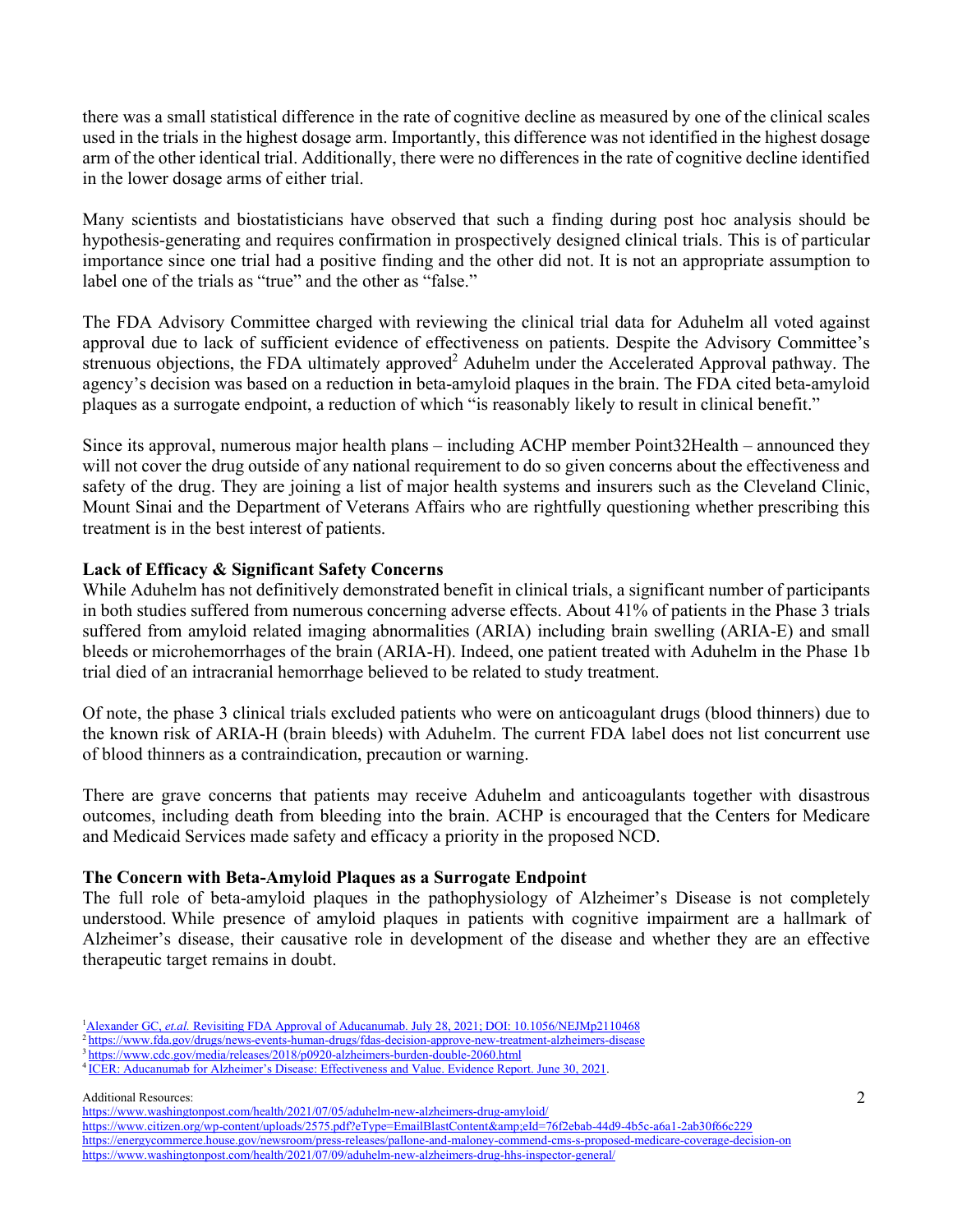Some experts question the validity of using beta-amyloid plaques as a surrogate endpoint to predict likelihood of clinical benefit. This is largely based on the fact that numerous investigational drugs targeting amyloid plaques have failed to demonstrate any improvement in cognitive function decline, despite reducing amyloid plaques.

In addition, it is hypothesized that other markers, including nerve inflammation and tau protein tangles may also play important roles in the disease. Unfortunately, since the controversial FDA approval of Aduhelm was based on beta-amyloid plaque reduction as a surrogate marker, several pharmaceutical companies whose previous anti-amyloid drugs failed to demonstrate any clinical benefit now aim to file for FDA approval of similar drugs. Doubling down on anti-amyloid therapies at this time would likely discourage research for other Alzheimer's treatment targets, which could provide more useful and proven therapeutic modalities in this devastating disease.

As for the randomized controlled trials, there are measures that must be undertaken by Medicare in order to gather wholesome data. Among people ages 65 and older, African Americans have the highest prevalence of Alzheimer's disease and related dementias (13.8 percent), followed by Hispanics (12.2 percent), and non-Hispanic whites (10.3 percent)<sup>4</sup>, American Indian and Alaska Natives (9.1 percent), and Asian and Pacific Islanders (8.4 percent). The final coverage with evidence development must ensure that the enrolled patients reflect the nation's diverse population diagnosed with Alzheimer's disease. Patients and families need a clearer understanding of whether a reduction of beta-amyloid plaques provides a clinical benefit that is reflective upon a diverse population and limiting coverage to generate additional evidence is a step in the right direction.

## **Affordability for the U.S. Healthcare System**

There is a well-established prescription drug affordability crisis in the United States, which acutely impacts our nation's public insurance programs and the populations they serve. We applaud the Biden Administration for its continued focus on the problem of exorbitant drugs. Coverage for high-priced, unproven therapeutics will only exasperate existing cost concerns – and do little to improve the health of the nation.

Even with Aduhelm's recently announced price cut, an annual price of \$28,200 per patient set by Biogen will have staggering effects on patient access, insurance premiums and taxpayers. The Institute for Clinical and Economic Review's  $(ICER)^4$  panel (which included numerous experts in Alzheimer's disease) unanimously voted against Aduhelm with respect to providing any additional benefits over standard care.

During a cost-effectiveness analysis, ICER's model generously included an assumption that the post hoc analysis finding of delayed cognition decline in the high dose group in the single trial was true. The analysis identified an appropriate value-based annual price range of \$3,000 - \$8,400, far from the current Aduhelm annual list price and Biogen's staggering \$56,000 price at release.

With the aforementioned issues in mind, if Congress acts to allow Medicare to directly negotiate drug prices and those prices cannot be accessed by commercial payers, there will be a massive cost shift to the commercial market, which would undoubtedly result in double digit premium increases for employers and working Americans. In addition, due to the significant safety concerns regarding ARIA-E and ARIA-H, numerous brain

Additional Resources:

<https://www.washingtonpost.com/health/2021/07/05/aduhelm-new-alzheimers-drug-amyloid/>

<https://www.citizen.org/wp-content/uploads/2575.pdf?eType=EmailBlastContent&eId=76f2ebab-44d9-4b5c-a6a1-2ab30f66c229> <https://energycommerce.house.gov/newsroom/press-releases/pallone-and-maloney-commend-cms-s-proposed-medicare-coverage-decision-on> <https://www.washingtonpost.com/health/2021/07/09/aduhelm-new-alzheimers-drug-hhs-inspector-general/>

<sup>&</sup>lt;sup>1</sup>Alexander GC, *et.al.* [Revisiting FDA Approval of Aducanumab. July 28, 2021; DOI: 10.1056/NEJMp2110468](https://www.nejm.org/doi/full/10.1056/NEJMp2110468)

<sup>&</sup>lt;sup>2</sup> <https://www.fda.gov/drugs/news-events-human-drugs/fdas-decision-approve-new-treatment-alzheimers-disease>

<sup>3</sup> https://www.cdc.gov/media/releases/2018/p0920-alzheimers-burden-double-2060.html

<sup>4</sup> [ICER: Aducanumab for Alzheimer's Disease: Effectiveness and Value. Evidence Report. June 30, 2021.](https://icer.org/wp-content/uploads/2020/10/ICER_ALZ_Revised_Evidence_Report_06302021.pdf)